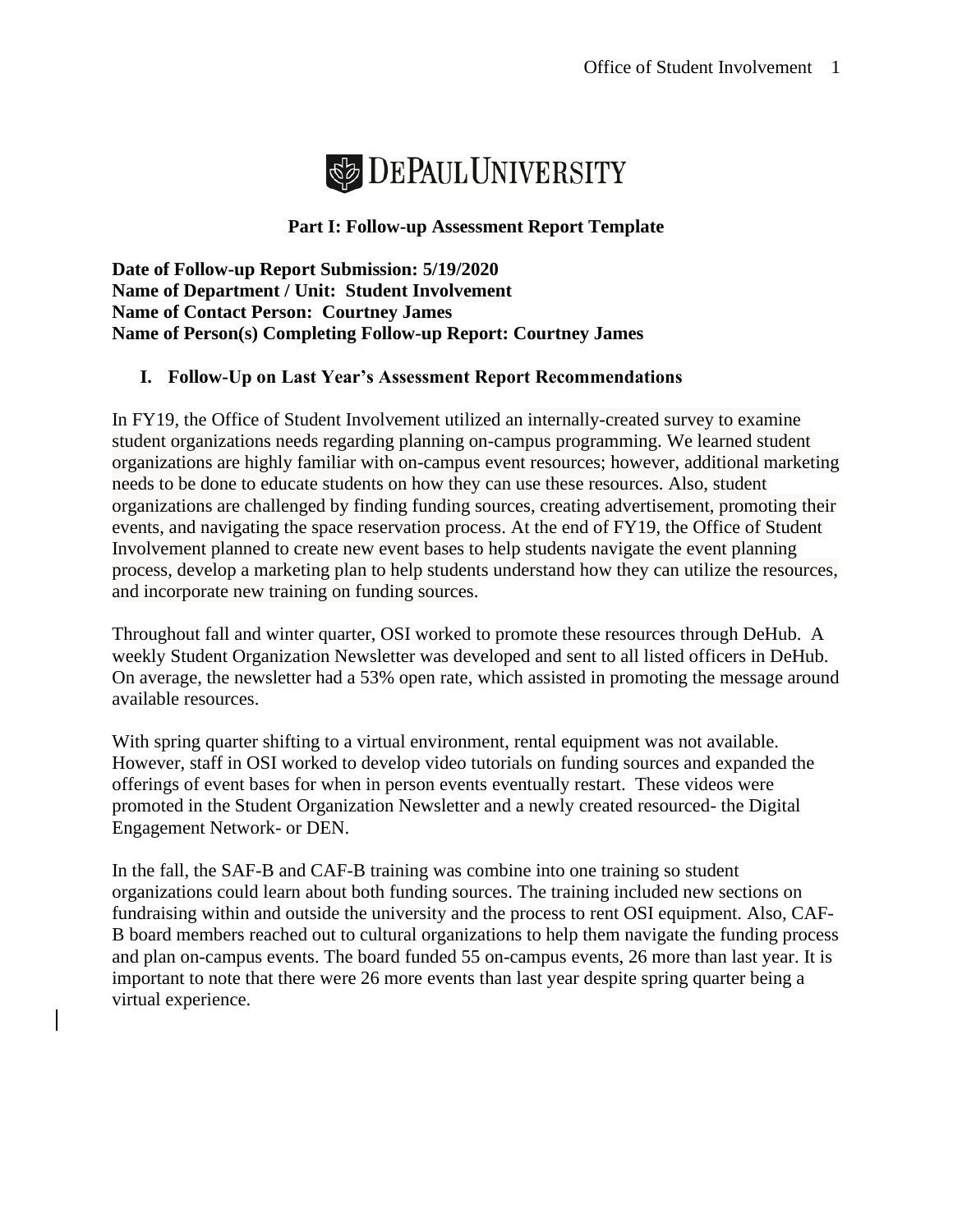

# **Part II: Annual Assessment Report Template: Alternative Reflection** Academic Year: 2019-2020

**Date of Report Submission: 5/19/2020 Name of Department / Unit: Student Involvement (Esports) Name of Contact Person: Courtney James Name of Person(s) completing report or contributing to the project: Courtney James**

# **I. Reflection on Student-facing Program-areas**

In January 2018, DePaul University launched its Esports program. While the program itself is propelled through a distributive leadership model involving a variety of different offices, all student engagement components of the program- including the Gaming Center, competitive teams, events, and student organizations- fall under the purview of the Office of Student Involvement.

Frequently, we are asked "Why does DePaul have an Esports program?" Prior to winter quarter 2020, we only were able to respond with antidotal data and stories of how we believed it to be a retention tool and that students were creating community as a result of the program. In winter quarter 2020, we completed a sense of community survey to better answer the question as to why we have an Esports program through the use of data collected from students involved in the Esports community. This survey directly connects to OSI's Program Area Map of "Sense of Belonging<sup>1</sup>."

The Esports Sense of Community Survey was distributed with the knowledge that participant information would assist in "crafting narrative around the student experience surrounding Esports." It was sent to the Esports at DePaul DeHub group and was shared in Discord. In total, we received 64 responses. In FY19, there were 1243 members of the Gaming Community (773 PC users and 470 console users). Using these numbers, roughly 5.1% of the community responded to the survey. Findings form the survey can be found in Appendix A of this document and should be read before continuing this report.

## **Response in Spring Quarter based on Survey Results**

When spring quarter turned to a virtual environment, there were some assumptions made that Esports would have a quick transition to a virtual environment because of the online nature of a lot of the games. While there were structures in place that allowed for parts of the program to continue to function smoothly (IE: Communication in Discord), there were other challenges we had to account for in the transition. First, with 48% of our community not involved in anything other than Esports, we knew that our touchpoints would potentially be the only ones that students had for a non-academic reason in their spring quarter. Because of that, we created a robust

<sup>&</sup>lt;sup>1</sup> This is one of the two Program Areas that this report focuses on for the FY20 Assessment Project.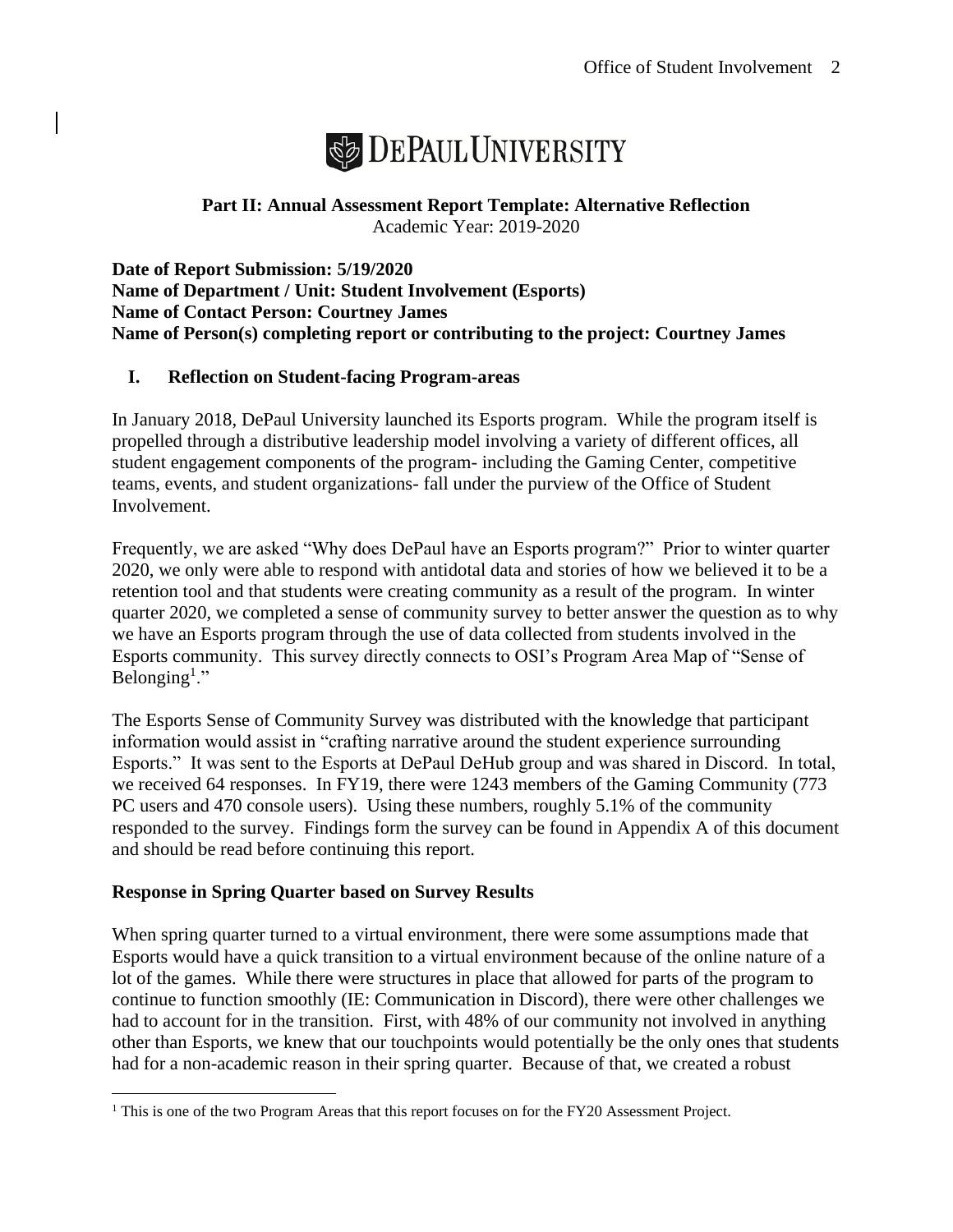communication plan that included weekly newsletters, Discord messages, Discord channel engagement, and social media outreach.

Second, with 63% of our community sharing that they now had either 1-2 friends or a regular group of friends thanks to Esports, we knew it would be critical to offer connection points since the students wouldn't be able to meet in person in the DePaul Esports Gaming Center. Because of that, we developed the DePaul Gaming League. The DGL offered the following:

- Six week season (four weeks of regular play and two weeks of playoffs) for Rocket League
- Six week season (four weeks of regular play and two weeks of playoffs) for Overwatch
- Six week season (four weeks of regular play and two weeks of playoffs) for League of Legends
- Four single day tournaments and championship series for Super Smash Bros.
- Single day tournament for Animal Crossing
- Single day tournament for Fortnite
- Single day tournament for Valorant

These events, while remote, still allowed for the community to organize. Students would both play the games but would also join in on a live chat on the DePaul Esports Twitch channel to be in community with one another.

In addition to the above listed tournaments, we had an opportunity to bring in one of DePaul's most beloved campus traditions- the Gnome Hunt- into the virtual space. While all of the tournaments allowed for community building, this event in particular tied directly into developing affinity for DePaul- something that Esports programming is mapped to do through our PAM<sup>2</sup>. In this event, a student "hid" gnomes around their Animal Crossing island and students could visit to virtually hunt for the hidden gnomes. In total, 46 students participated in the event and had the opportunity to be connected to one of our traditions through this program.

Third, while our survey showed that a small number of students decided to attend DePaul University because of the Esports program (5% said it was the main reason and 14% said it influenced their decision after a campus tour), we knew that the promotion of the program would be more critical than ever as a recruitment tool. Because of that, we opened up our DePaul Gaming Leagues to admitted students and fosters conversations in Discord surrounding the class of 2024.

# **Recommendations for Fall 2020 and Beyond for Esports Program**

As we move into Fall 2020 and beyond, the data collected from the Sense of Community Survey will be extremely helpful in developing the program. Our biggest challenge surrounding Esports continues to be that we have more interest and engagement than we have the staff capacity to handle. Knowing that realistically, additional staffing support will not come in the immediate

<sup>&</sup>lt;sup>2</sup> This is the second of two Program Areas that this report focuses on for the FY20 Assessment Project.